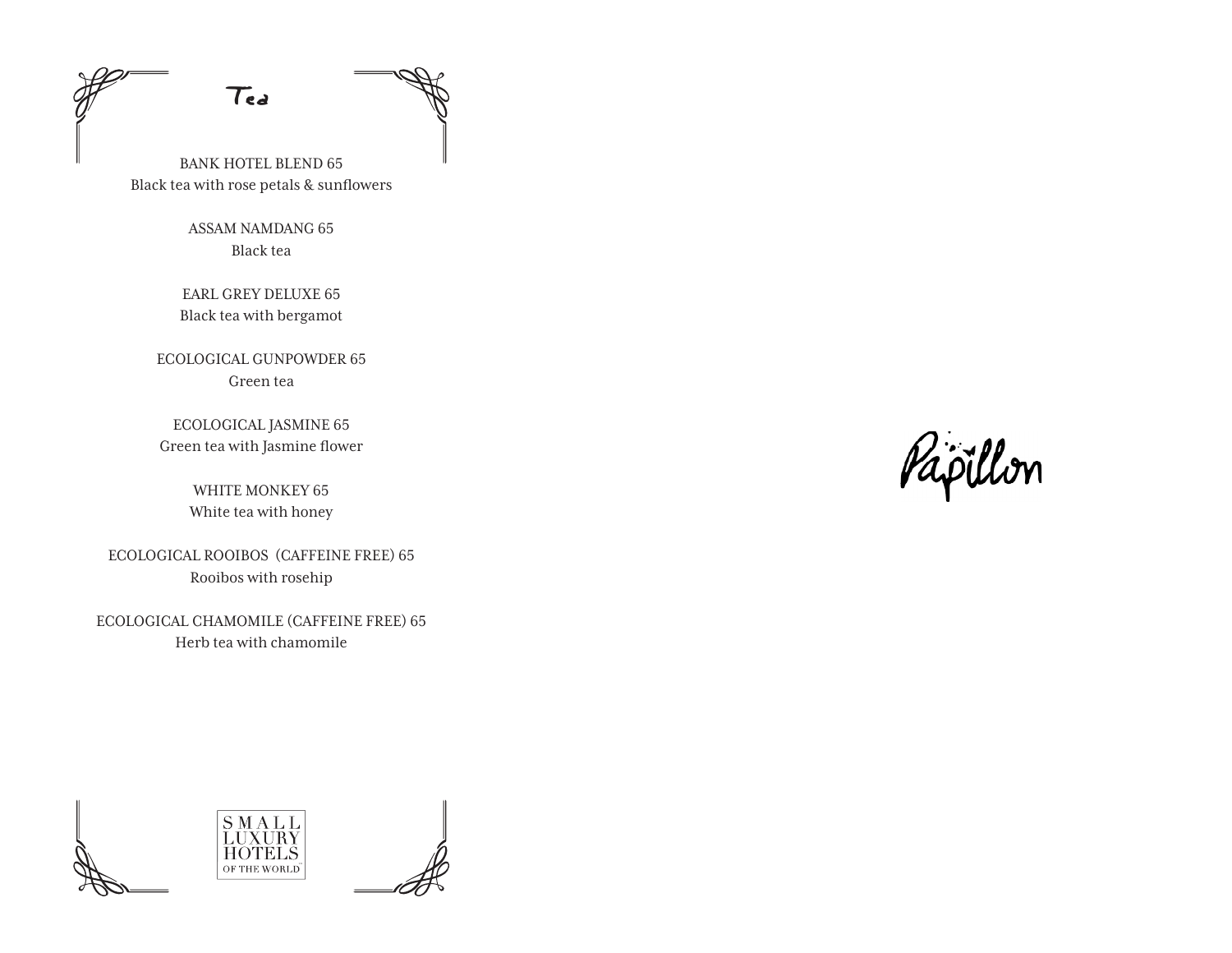

175 SEK

**APPLES // MOONLIGHT IN VERMONT** Boulard Calvados, Amaro, lemon, maple syrup, apple foam & egg white

**CLOUDBERRIES // MOULIN Á CAFÉ** Hernö London Dry Gin, Aperol, Cointreau, lemon, cloudberries & egg white

**GINGER // APRIL IN PARIS** Roku Gin, Cointreau, lemon, ginger & honey

**PEAR & THYME // OLD DEVIL MOON** Absolut Elyx Vodka, pear & thyme marmalade, Lillet & orange bitters

**STRAWBERRY // MILK PUNCH DAQUIRI**  Bacardi Heritage Superior, lime, sugar, strawberries & milk

> **BLACK TEA // TEA TIME** Black tea infused Martell Cognac, Seve Fournier & champagne sugar

**CHAMPAGNE // STICKY FINGERS** Martell Cognac, Absinthe, champagne & sugar

**MARZIPAN // THE PRINCESS** Hendrick's Gin, Flaggpunch, Marzipan, lemon & rose water

**RHUBARB // SUMMER IN PROVENCE**  QVT Gin, Luxardo Maraschino, lemon, rhubarb, egg white, pink peppercorn salt, Peychaud's bitter

**//** 

**THE MACALLAN 225** Macallan 12, honey, Dry Curacao & orange bitters

Food

GRILLED SEABASS 295 Chili butter, potatoes & sautéed spinach

PASTA ARRABIATA\* 225 Spicy tomato sauce, balsamic vinegar & parmesan cheese

> CAESAR SALAD 225 Grilled chicken, romaine lettuce, croutons, smoked pork belly & parmesan cheese

WHOLE PAN FRIED VEAL RIB-EYE 295 Grilled summer vegetables, tomato, baked garlic aioli &grilled lemon

THE BANK BURGER 225 Grilled chuck of beef, cheddar cheese, fried onions & mayonnaise Served with french fries

TOAST SKAGEN Shrimps, mayonnaise, dill, horseradish & whitefish roe on butter fried toast

> 1/2 195 1/1 285

COLD LIGHTY SALTED SALMON 285 dill stewed potatoes, fennel & lemon

SWEDISH MEATBALLS 285 Potato puree, cream sauce, lingonberries & cucumber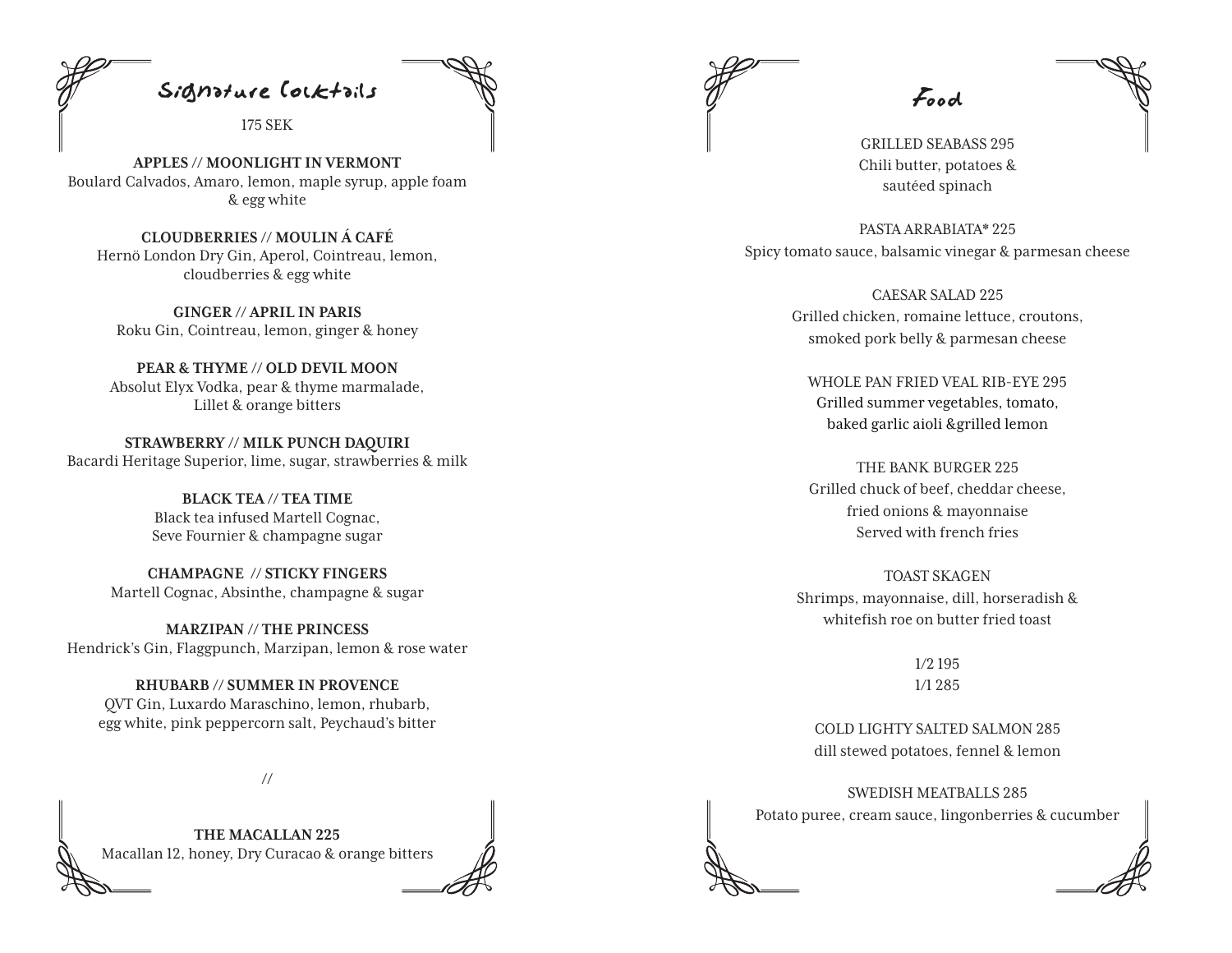

MARCONA ALMONDS 65 Plain or warm with urfa pepper & lime

> NORCELLARA OLIVES 65 Plain or with sumac

BOQUERONES 75 Grilled bread, aioli, gremolata & pimientos de padron

> CRISPS WITH WHITEFISH ROE 115 Potato crisps, whitefish roe, smetana & dill

> > OYSTERS 1 st 45 / 6 st 245 Served with shallot vinegar, Banks hot sauce & lemon

> > > PATA NEGRA 30g 105

SEARED FOIE GRAS 150 Brioche & quince marmalade

Food

BURRATA 175 Tomatoes, preserved lemon & green chili

KALIX BLEAK ROE 30G 325 Served with toast, chopped onions & smetana

Classic Cocktails

175 SEK

**HEMINGWAY DAIQURI** Bacardi Carta Blanca, Luxardo Maraschino, grapefruit & lemon

> **BROOKLYN** Sazerac Rye 6y, Amer Picon, Luxardo Maraschino & Noilly Prat

**JUNGLE BIRD** Bacardi 8, Campari, sugar, lemon, pineapple & Angostura bitter

**CORPSE REVIVER #2** Beefeater Gin, Cointreau, Lillet, lemon & Absinthe

**PAPER PLANE** Four Roses, Aperol, Amaro Montenegro & lemon

> **SAZERAC** Sazerac Rye 6y, Martell Cognac, sugar, Peychaud's bitter & Absinthe

**NAKED & FAMOUS** Bruxo Mezcal, Yellow Chartreuse, Aperol & lemon



**CHANDON GARDEN SPRITZ 165** Spritz with hints of orange, herbs, apple & blood grapefruit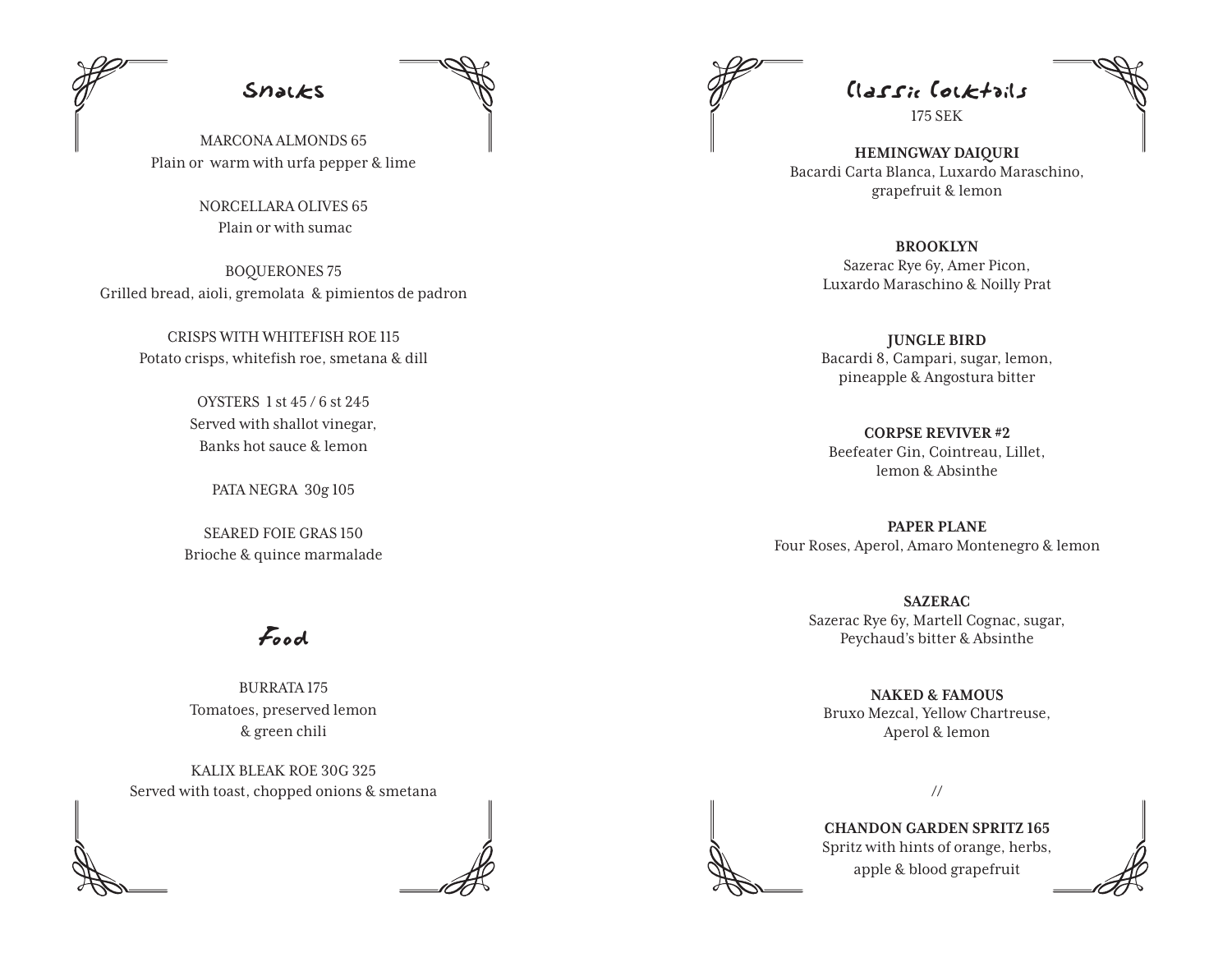Classic Cocktails

175 SEK

**ROSITA** Altos Reposado Tequila, Sweet Vermouth, Dry Vermouth, Campari & Angostura bitter

> **MARTINEZ** Beefeater 24, Carpano, Luxardo Maraschino & Angostura bitter

> > **DOCTOR COCKTAIL** Bacardi 8, Flaggpunch & lemon

**NEGRONI** Beefeater gin, Campari & Carpano Classico

Mocktails

95 SEK

**FORECAST**  Orange, cloudberries & lemon

**LA ROSITA**  Rosemary, grape cordial & tonic

**NIGHT OWL**  Seedlip, ginger, lemon & sugar

Wines

WHITE WINE BY THE GLASS

2020 LESEHOF STAGÅRD RIESLING KREMSTAL AUSTRIA 140/650

2020 DOMAINE LOUIS MOREAU CHABLIS FRANCE 160/720

2020 DOMAINE LA CROIX SANCERRE FRANCE 150/690

2020 CHÂTEAU MONT-REDON CHÂTEAUNEUF-DU-PAPE BLANC FRANCE 170/760

RED WINE BY THE GLASS

2020 DOMAINE DE COURSAC LES GARRIGUETTES LANGUEDOC FRANCE 125/580

2019 MITJAVILE LE VERSANT MERLOT BORDEAUX FRANCE 150/690

2020 HENRI DE VILLAMONT PINOT NOIR BOURGOGNE FRANCE 150/690

2019 BLACK STALLION CABERNET SAUVIGNON NAPA VALLEY USA 180/850

> 2016 FINCA MUSEUM TEMPRANILLO CIGALES, SPAIN 110/490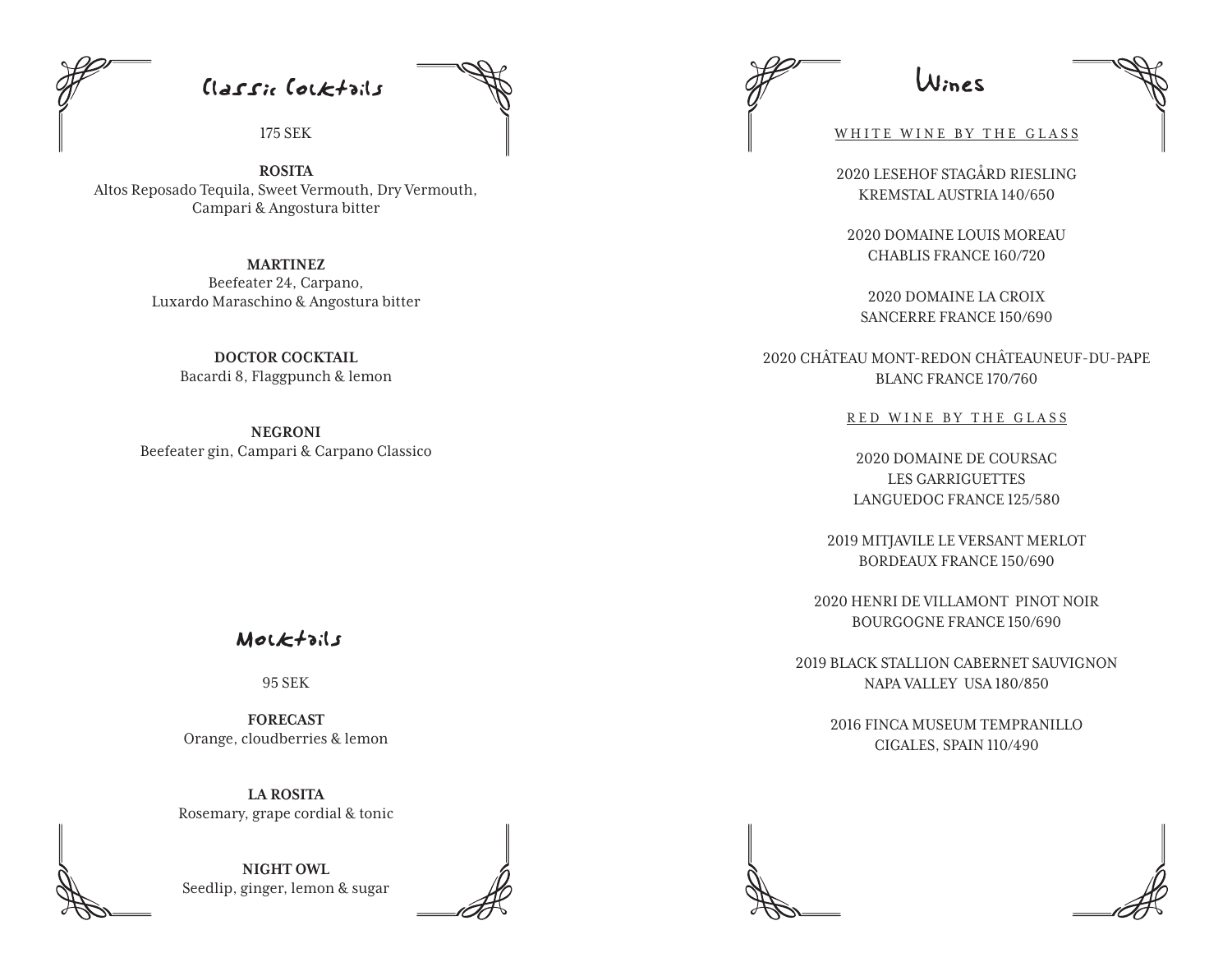| Wines                                                      |
|------------------------------------------------------------|
| CHAMPAGNE BY THE GLASS                                     |
| NV TAITTINGER BRUT RÉSERVE 185/990                         |
| 2014 MICHEL GONÉT BLANC DE BLANCS 195/1100                 |
| SPARKLING BY THE GLASS                                     |
| NV LA MARCA PROSECCO 125/625                               |
| NV NAVERAN BRUTISSIME CAVA 130/650                         |
| NON ALCOHOLIC SPARKLING<br><b>ODDBIRD SPARKLING 95/395</b> |
| ROSÈ WINE BY THE GLASS<br><b>2021 MINUTY PRESTIGE</b>      |
| PROVENCE FRANCE 150/690                                    |
| <b>CHAMPAGNE</b>                                           |
| 2015 POL ROGER<br><b>VINTAGE 1500</b>                      |
| 2012 MOËT ET CHANDON<br><b>DOM PERIGNON 3500</b>           |
| <b>2014 LOUIS ROEDERER</b><br>CRISTAL 4400                 |
|                                                            |

Beer/Cider

Beer On Tap HEINEKEN (NED.) 76 SHIP FULL OF IPA (SWE.) 80

Beer On Bottle

OPPIGÅRDS GOLDEN ALE (SWE.) 78

MELLERUD ECO LAGER (SWE.) 72

NILS OSCAR INDIA ALE (SWE.) 85

PAULANER WEISSBIER (GER.) 85

WISBY STOUT (SWE.) 85

DAURA DAMM GLUTENFREE (SPA.) 80

Non Alcoholic Beer

MELLERUDS (SWE.) 55

EASY RIDER IPA (SWE.) 65

Cider

BOULARD CIDRE (FRA.) 75

Non Alcoholic Cider

VISKAKULLE APPLE (SWE.) 65